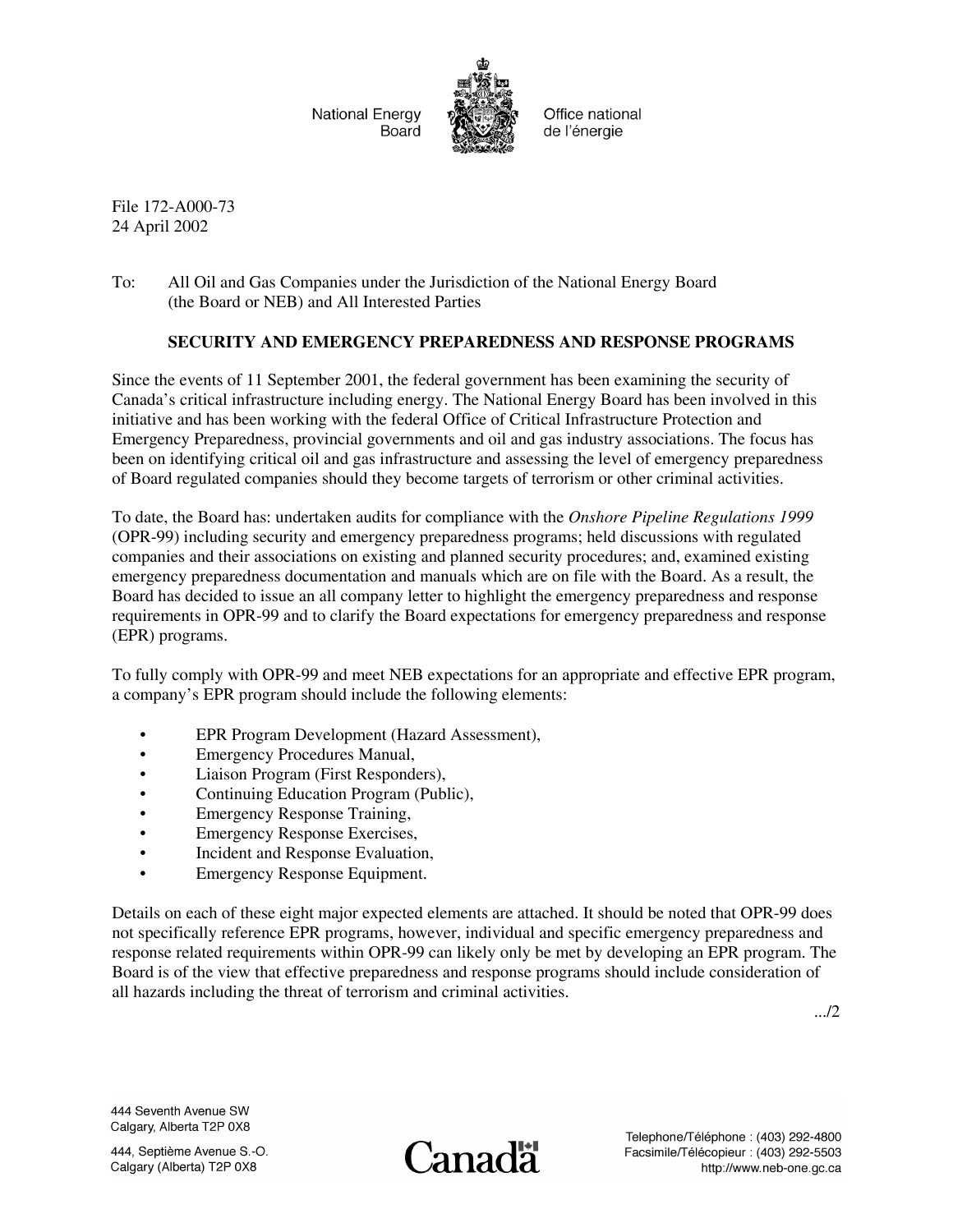Although no two companies will have identical EPR programs due to the differences in the nature and scope of their businesses and operations and associated hazards, an EPR program should include the expected elements considered necessary to meet the requirements of OPR-99. Companies should have a rationale for any expected element that is not in their EPR program.

During an NEB audit, inspection or assessment of section 58 or 52 applications, the NEB may examine and evaluate company plans, procedures, practices, work activities as well as hazard assessments and company's policies to make an overall determination as to the appropriateness and effectiveness of a company's EPR program.

All companies under NEB jurisdiction should examine their existing EPR program to ensure that their programs meet the requirements of OPR-99. The OPR-99 Guidance Notes and the attached EPR Program Expected Elements should be to used facilitate this review. It is expected that this review will be completed by 1 September 2002. Should you have any questions, please contact Bruce Moores at (403) 299-3926 or Ken Colosimo at (403) 292-4926.

Yours truly,

Michel L. Mantha **Secretary** 

Attachment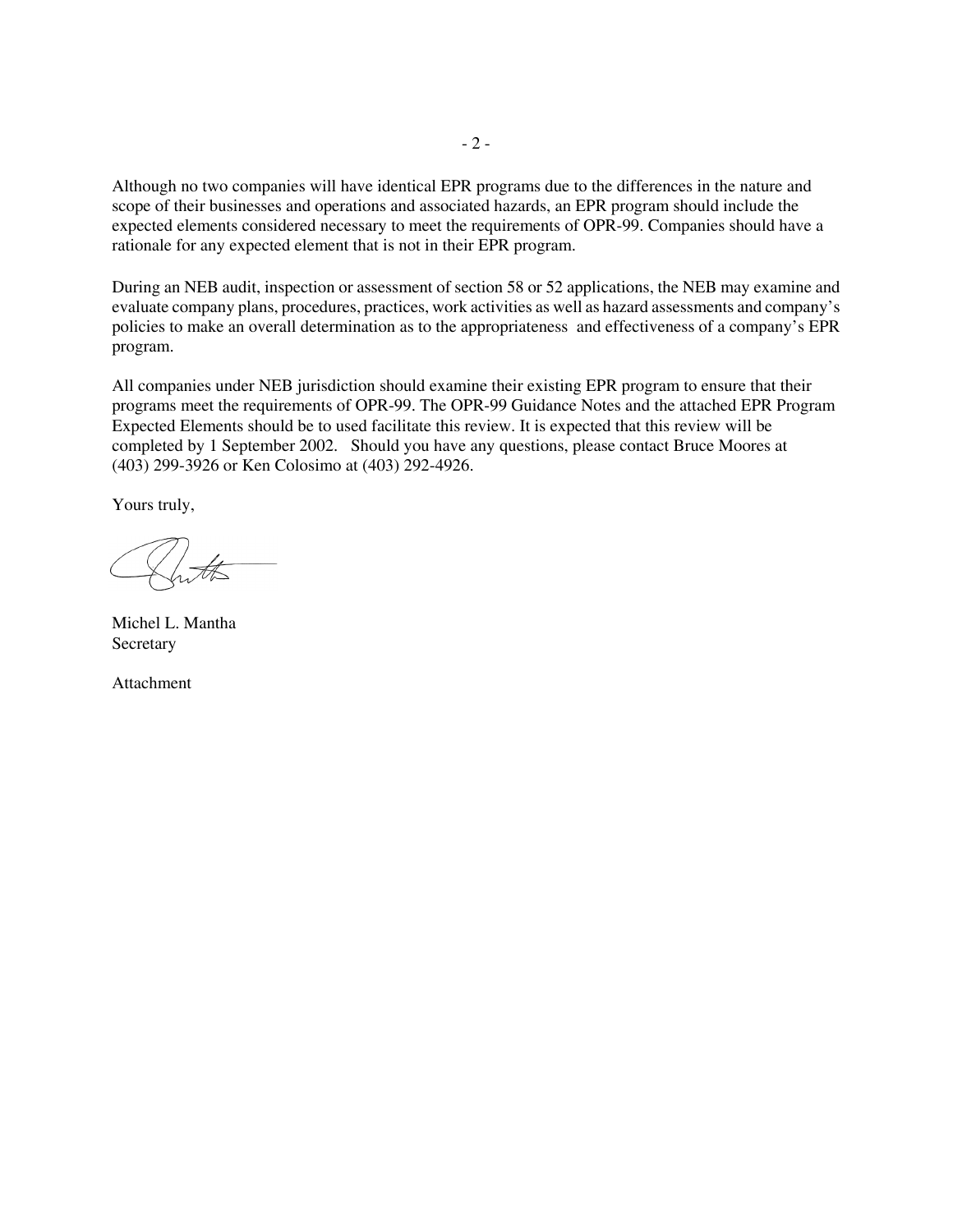#### **National Energy Board Expected Elements for Emergency Preparedness and Response Programs**

### **1.0 Introduction**

Section 48(2) of the National Energy Board Act permits the National Energy Board (NEB) to make regulations "providing for the protection of the environment and the safety of the public and of company employees in the construction, operation and abandonment of pipelines."

The NEB has determined that its regulated companies must develop and maintain Emergency Preparedness and Response (EPR) Programs to minimize the effects of incidents and emergencies that have the potential to impact the health and safety of the public, company employees, property and the environment. The NEB has developed a set of expected elements for EPR programs to aid companies in understanding its expectations.

The expected elements for EPR programs are intended for use by the NEB to determine if a company's EPR program meets the following goals:

- NEB-regulated facilities are safe and perceived to be safe; and
- NEB-regulated facilities are built and operated in a manner that protects the environment and respects individual rights.

## **2.0 Emergency Preparedness and Response Program**

The NEB expects companies to develop and implement EPR programs for all aspects of their operations. Although the Onshore Pipeline Regulations 1999 (OPR-99) do not make specific reference to EPR programs, individual and specific emergency preparedness and response related requirements within OPR-99 can only be met by developing an EPR program.

The NEB defines a program as a documented set of procedures that accomplish a goal or goals as defined by a company's policy. The program should set out how the procedures are linked and how each one contributes toward these goals.

## **2.1 Regulatory Requirements for Emergency Preparedness and Response Program**

Sections 32 to 35 of OPR-99 require companies to have the major elements that are considered to constitute an EPR program.

To meet the requirements set out in sections 32 to 35, companies must:

- have an up-to-date emergency procedures manual;
- regularly review and update the manual;
- file the emergency procedures manual and all updates with the NEB;
- establish and maintain liaison with all parties that may be involved in an emergency situation;
- ensure that all affected parties are aware of the applicable procedures to be followed in an emergency situation and that the procedures are consistent with those in the emergency procedures manual; and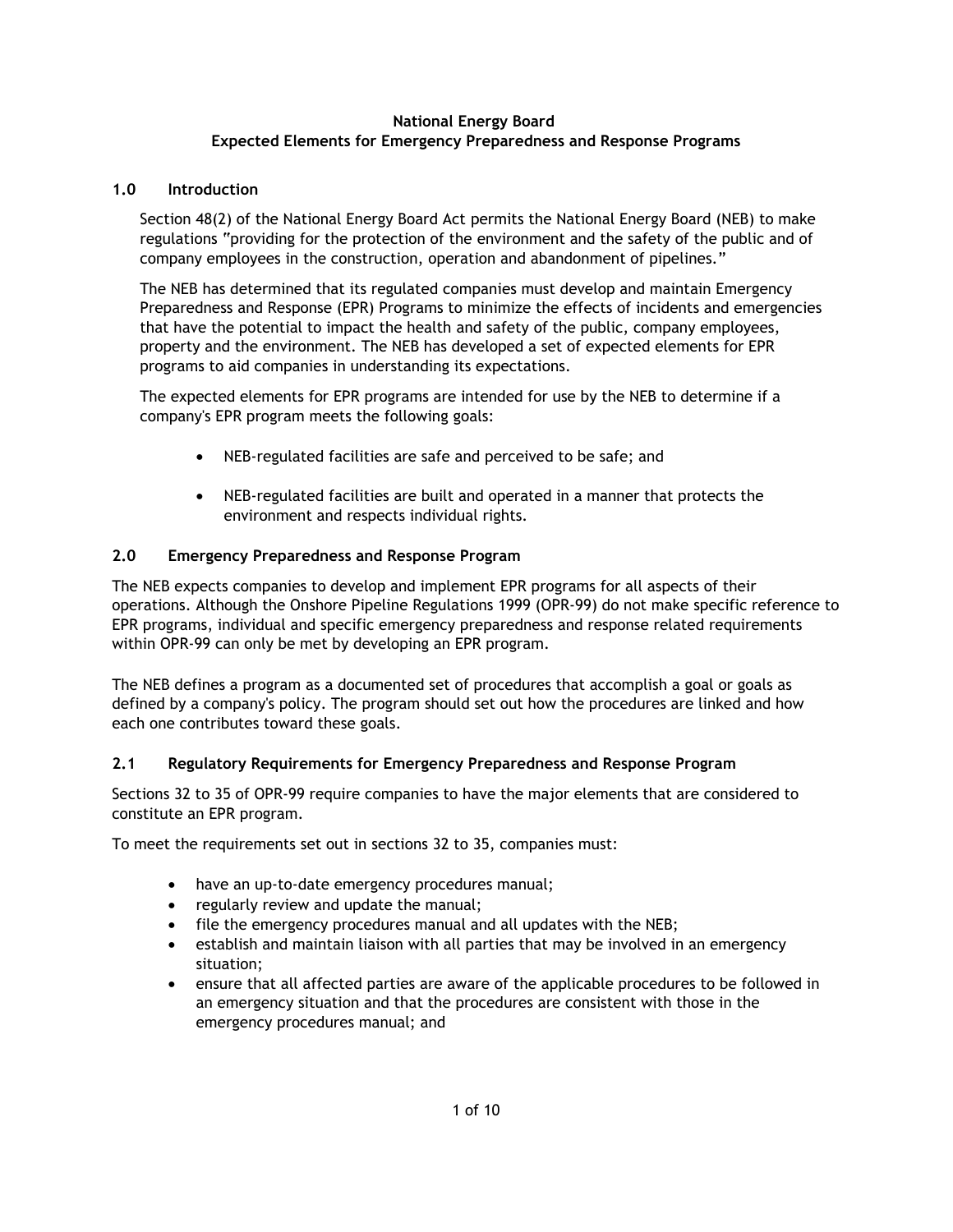• have a continuing education program for all appropriate agencies, organizations and the public adjacent to their pipeline to inform them of the location of the facilities, potential emergency situations and emergency procedures to be followed.

There is overlap in the requirements of Sections 32 to 35 related to establishing liaison with agencies and the public, and providing information to these parties. The objectives, however, are the same**. Companies must ensure that all persons and parties that may be involved in responding to an emergency are knowledgeable of company facilities, the hazardous products involved and emergency procedures to be followed in the event of an incident or emergency.** 

In addition to OPR-99 requirements under sections 32 to 35 for an emergency procedures manual, liaison and continuing education programs, section 46 of OPR-99 requires companies to have training programs for all employees directly involved in the operation of the pipeline including related emergency procedures and equipment. Section 47 requires companies to develop and implement a safety program to anticipate, prevent, manage and mitigate potentially dangerous conditions and exposures to these conditions during construction, operation and emergency activities. Sections 18,19, 27, 30, 37, 48, 52 and 55 also contain requirements linked to companies' EPR programs and the need to protect company employees, the public and the environment, and to report on and maintain records of these activities.

In addition to the EPR program elements described in OPR-99, the NEB references CAN/CSA Z731-95, Emergency Planning for Industry and CAN/CSA 662, Oil and Gas Pipeline Systems as well as "industry standards" (as determined from examination of EPR programs of NEB-regulated companies and other sources)in determining compliance with OPR-99.

## **2.2 Definitions of Incident, Emergency and Emergency Criteria**

## **2.2.1 Incident**

For the purposes of these expected elements, an incident is considered to be "incidents and releases (including *any discharge, spray, spill, leak, seep, pour, emit, dump, and exhaust*) that are defined and reportable to the NEB under sections 1 and 52 of OPR-99. These are:

- the death of or serious injury to a person;
- releases that may have significant adverse impact on the environment;
- unintended fire or explosion;
- unintended or unplanned release of LVP hydrocarbons in excess of 1.5 $m^3$ ;
- unintended or uncontrolled release of gas or HVP hydrocarbons; and
- operation of a pipeline beyond its design limits as defined by CSA Z662, CSA Z276 or any operating limits imposed by the NEB."

Although incidents are defined in OPR-99, it is also necessary for companies to have a clear understanding of what constitutes incidents and emergencies at their facilities, as well as methods or procedures for determining the magnitude and levels of an emergency as circumstances change.

## **2.2.2 Emergency**

CAN/CSA- Z731-95 defines an emergency as "*a present or imminent event that requires prompt coordination of actions or special regulation of persons or property to protect the health, safety or welfare of people or to limit damage to property and the environment*".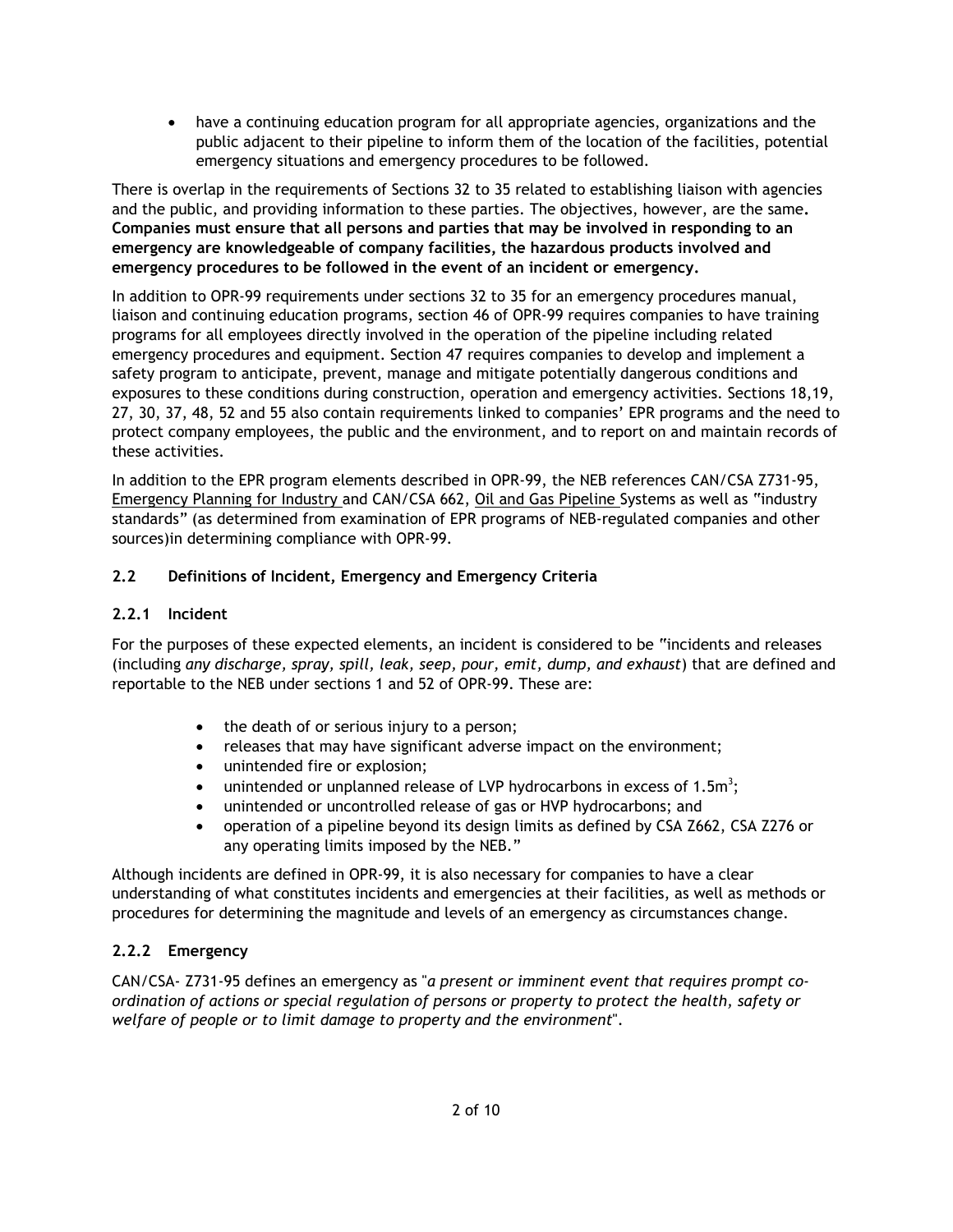Emergencies can result from numerous causes including pipeline and equipment failure, human error and natural perils such as tornadoes, hurricanes, floods, or earthquakes and terrorism or other criminal activities. Multi-hazard emergencies such as an earthquake causing pipeline breaks, fires and explosions, which result in injury and further property damage, can also occur.

**Companies must consider all probable emergencies and have applicable procedures in place to deal with potential effects and threats to people, property and the environment, as determined through a formal hazard assessment.**

# **2.2.3 Terrorism and Other Criminal Activities**

Companies must consider preventing and responding to emergency situations resulting from criminal activities. These may be related to terrorism, vandalism or other property crime. Special procedures and precautions may be required for preventing and responding to the acts of terrorism and other crimes and these should be identified through a formal hazard analyses and security audits. The EPR program should also include procedures for receiving and disseminating information to First Responders, adjacent commercial, industrial or pipeline operations, product receivers and/or members of the public who may be involved in responding to an emergency or be impacted by an actual or threatened act of terrorism or other criminal activities.

# **2.2.4 Criteria for Determining Levels of Emergencies**

Companies should use the CAN/CSA Z731-95 or a similar definition and criteria for the determination of an emergency and triggers for various levels of response to emergency situations.

| <b>Level I</b> |                                                           | <b>Level II</b> |                                                                                  | <b>Level III</b> |                                                                                |
|----------------|-----------------------------------------------------------|-----------------|----------------------------------------------------------------------------------|------------------|--------------------------------------------------------------------------------|
|                | No effects outside company<br>property                    |                 | No immediate threat outside<br>company property but                              |                  | Serious injury to the public<br>and company personnel and                      |
|                | Control of hazardous<br>substance completed or<br>pending |                 | potential exists to extend<br>beyond property boundaries<br>Outside services and |                  | ongoing threat to the public<br>Uncontrolled release of<br>hazardous substance |
| $\bullet$      | No immediate threat to the<br>public or company personnel |                 | government agencies likely to<br>be directly involved                            |                  | continuing<br>Significant and ongoing                                          |
|                | Minimal environmental<br>effects                          |                 | Imminent control of<br>hazardous substance<br>probable                           |                  | environmental effects<br>Immediate and significant                             |
| $\bullet$      | Incident/spill handled by<br>company personnel            |                 | Some injury or threat to the<br>public and company                               |                  | government agency<br>involvement                                               |
|                | Low potential to escalate                                 |                 | personnel                                                                        |                  | Assistance from outside<br>parties required                                    |
|                |                                                           |                 | Moderate environmental<br>effects                                                |                  | Effects extend beyond<br>company property                                      |

An example of criteria for determining the level of an emergency is provided below: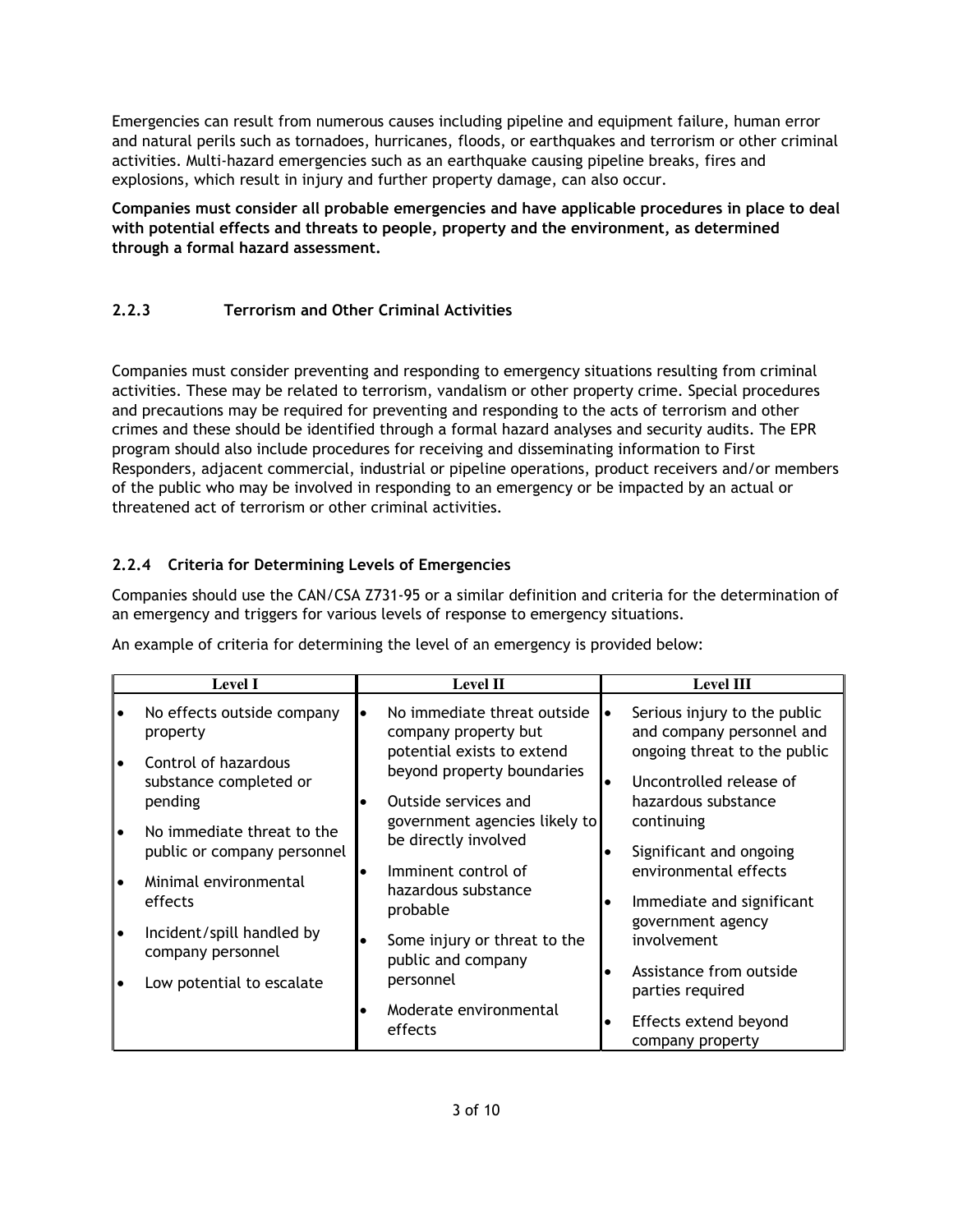### **3.0 EPR Program Expected Elements**

Although no two companies will have identical EPR programs due to the differences in the nature and scope of their businesses and operations and the associated hazards, an EPR program should have the expected elements considered necessary to meet the requirements of OPR-99.

Companies should have a rationale for any expected element that is not in their EPR program and that is considered by the NEB to be applicable to their business and operations.

#### **3.1 EPR Program Development**

The NEB expects companies to develop and implement EPR programs for **all** aspects of their operations. In order to develop an appropriate and effective EPR program with applicable emergency procedures and comprehensive liaison and continuing education programs, companies must clearly understand the hazards posed by their operations and products and identify who or what may be exposed to these hazards.

#### **3.1.1 Hazard Assessment**

A method for evaluating hazards is discussed in CAN/CSA-Z731-95. Companies should use this or a similar process to undertake a formal hazard assessment of their operations. Companies should then use the hazard assessment to develop their EPR program and to identify all company staff, connected and adjacent operations, members of the public and government agencies that may be involved in an incident or emergency situation.

A formal hazard assessment should include:

- plume dispersion or similar dispersion modeling;
- identification and documentation of worst-probable emergencies involving the specific products being used or transported;
- a determination of what can go wrong, its effects, its likelihood of occurrence, how often it could occur and the location of occurrence;
- consideration of the dangers arising from human activity, such as fire, explosion, environmental contamination, hazardous substance release or pipeline ruptures, in addition to natural perils such as tornadoes, hurricanes, floods, or earthquakes and terrorism and other criminal activities;
- an evaluation of the potential for multi-hazard emergencies (e.g. an earthquake causing natural gas line breaks, fires, and explosions, which result in injury and further property damage); and
- measures that could reduce or eliminate the hazard.

The hazard assessment should be used to create and delineate the Emergency Planning Zone(s) to be utilized for developing the various constituents of the EPR Program (Emergency Procedures Manual, Continuing Education Program and Liaison Program).

Companies must be able to demonstrate that they have completed a hazard assessment as a basis for their EPR program. The results of any hazard assessment, risk assessment or similar process should be kept on file and available for examination by the NEB during audits, inspections or other NEB regulatory activities.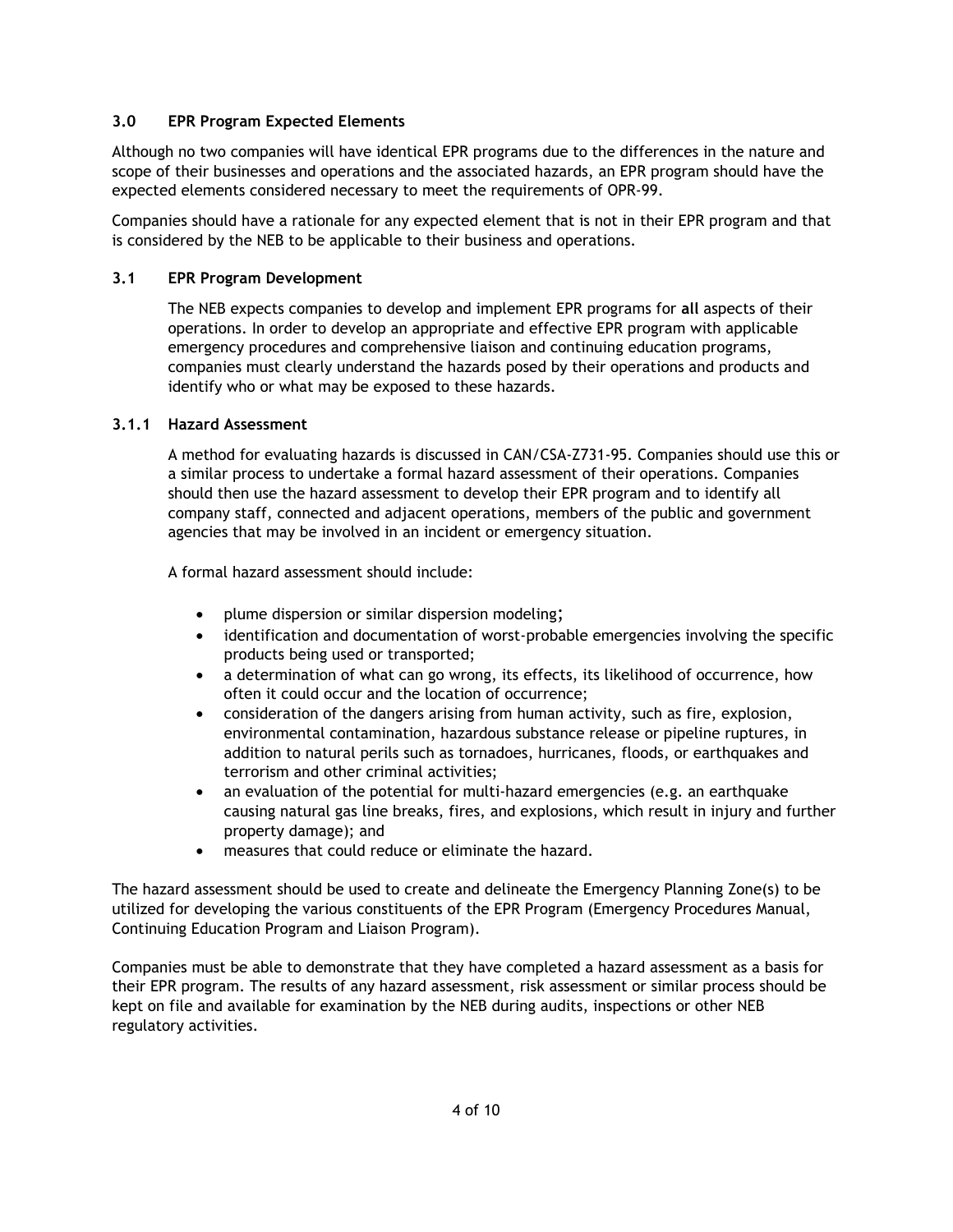### **3.2 Emergency Procedures Manual**

An emergency procedures manual is required under section 32 of OPR-99.

The format and content of emergency procedures manuals may vary according to the operations of individual companies; however, a company's emergency preparedness and response policies, practices and procedures should be reflected in all emergency procedures manuals.

At a minimum, an emergency procedures manual should include information related to the following topics:

- Directions for Use of Manual;
- Emergency Preparedness and Response Policy;
- Description of Initial Responses to Incident Calls;
- Management of Threat Information;
- Definitions and Levels of Emergencies;
- Corporate and Operational Chains of Command;
- Internal and External Contact Lists:
- External Communication Information (e.g. media outlets);
- Description of General and Site Specific Emergency Response Procedures;
- Roles and Responsibilities (e.g. checklist of duties);
- Site-Specific Emergency Information (e.g. control points);
- Lists of Persons in Emergency Planning Zones(or on separate file);
- Environmental or Other Areas Requiring Special Consideration or Protection;
- Detailed Product Information (e.g. MSDS);
- Description and Location of Response Equipment;
- Internal and External Reporting Requirements;
- Area Maps;
- Training Requirements;
- Role of Government Departments;
- Manual Updating Procedure and Schedule;
- Forms and Records; and
- Manual Distribution List.

**To facilitate the use of an emergency procedures manual at the time of an emergency, the manual should be logically sequenced with various sections tabbed for ease of use**. It is suggested that companies laminate the checklist of duties for key emergency personnel so that these can be removed, posted and used during an emergency to ensure that all duties, practices and procedures are performed.

#### **3.3 Liaison**

Companies are required under section 33 of OPR-99 to establish and maintain liaison with all parties that may be involved in an emergency situation. Under section 34, companies must ensure that all parties are aware of the procedures to be followed in an emergency situation and that the procedures are consistent with those in the emergency procedures manual.

At the time of an emergency situation, the assistance of various First Responders (fire, police and medical) as well as other federal, provincial and municipal agencies may be required. Prior knowledge of potential hazards and individual roles by the company personnel, First Responders and other agencies prior to an emergency is critical for the safety of all involved**.**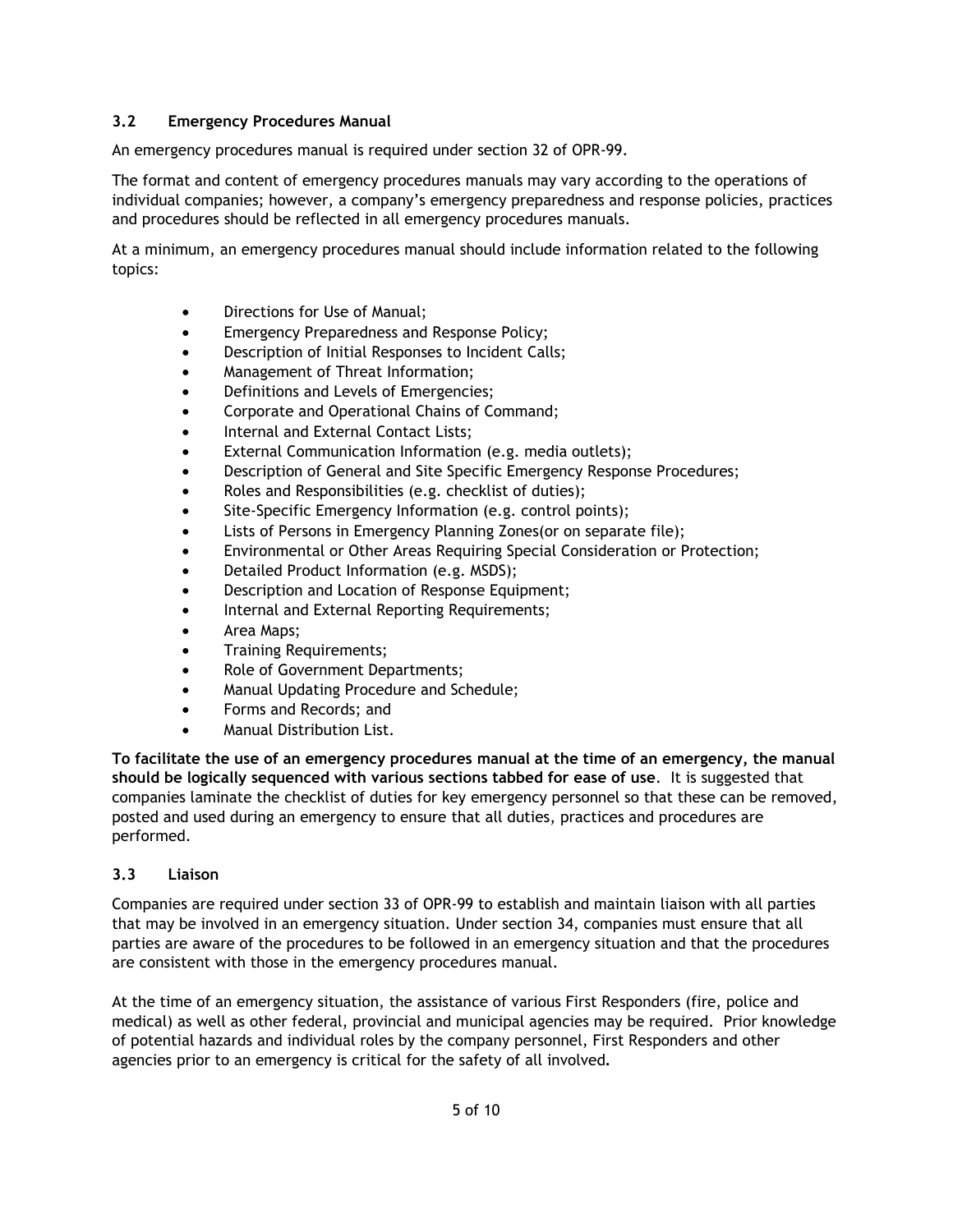In order to determine with whom liaison should be established, companies should use the hazard, safety and/or emergency planning zones that are calculated as part of the hazard assessment. These zones should be used to identify the parties with whom liaison should be established and emergency response information directed. Companies should also keep up-to-date, readily accessible contact lists to ensure that all parties potentially involved in an emergency can be contacted when required and that the liaison program is maintained and developed as appropriate.

A liaison program should include:

- clearly defined and measurable objectives and goals;
- the rationale for the boundaries of the emergency planning zones;
- lists and rationale for agencies and individuals to be included or excluded from the program;
- a description of the consultation process including a schedule for contacts, nature of discussions, type of information to be provided and methods to assess the effectiveness of the consultation process;
- records and documentation of all liaison activities; and
- actions taken based on the results of the program and feedback received.

Prior knowledge of the following will facilitate an appropriate and effective response by all parties:

- type and locations of company facilities;
- all potentially hazardous products transported in the pipeline and/or stored at company facilities in significant volumes;
- MSDS sheets or similar information on the properties of products;
- plume dispersion information and ignition guidelines(if applicable);
- spill control points;
- emergency procedures and practices for dealing with an emergency consistent with those specified in the emergency procedures manual; and
- key roles of all personnel and agencies involved in an emergency response.

A company's EPR program should be integrated, to the extent possible, with existing local and regional emergency measures programs. **Arrangements and any formal agreements with mutual aid partners or spill cooperatives should be identified and incorporated into emergency procedures manuals as well as into training and education programs.** All parties potentially involved in an emergency situation should be aware of the essential components of these arrangements and agreements.

Copies of any agreements with mutual aid partners, spill cooperatives or other organizations or government agencies should be kept on file and be available for examination by the NEB during audits, inspections or other NEB regulatory activities.

## **3.4 Continuing Education Program**

Companies are required under section 35 of OPR-99 to develop a continuing education program for police, fire, and medical personnel, as well as other appropriate organizations and agencies and **the public adjacent to the pipeline,** to inform them of: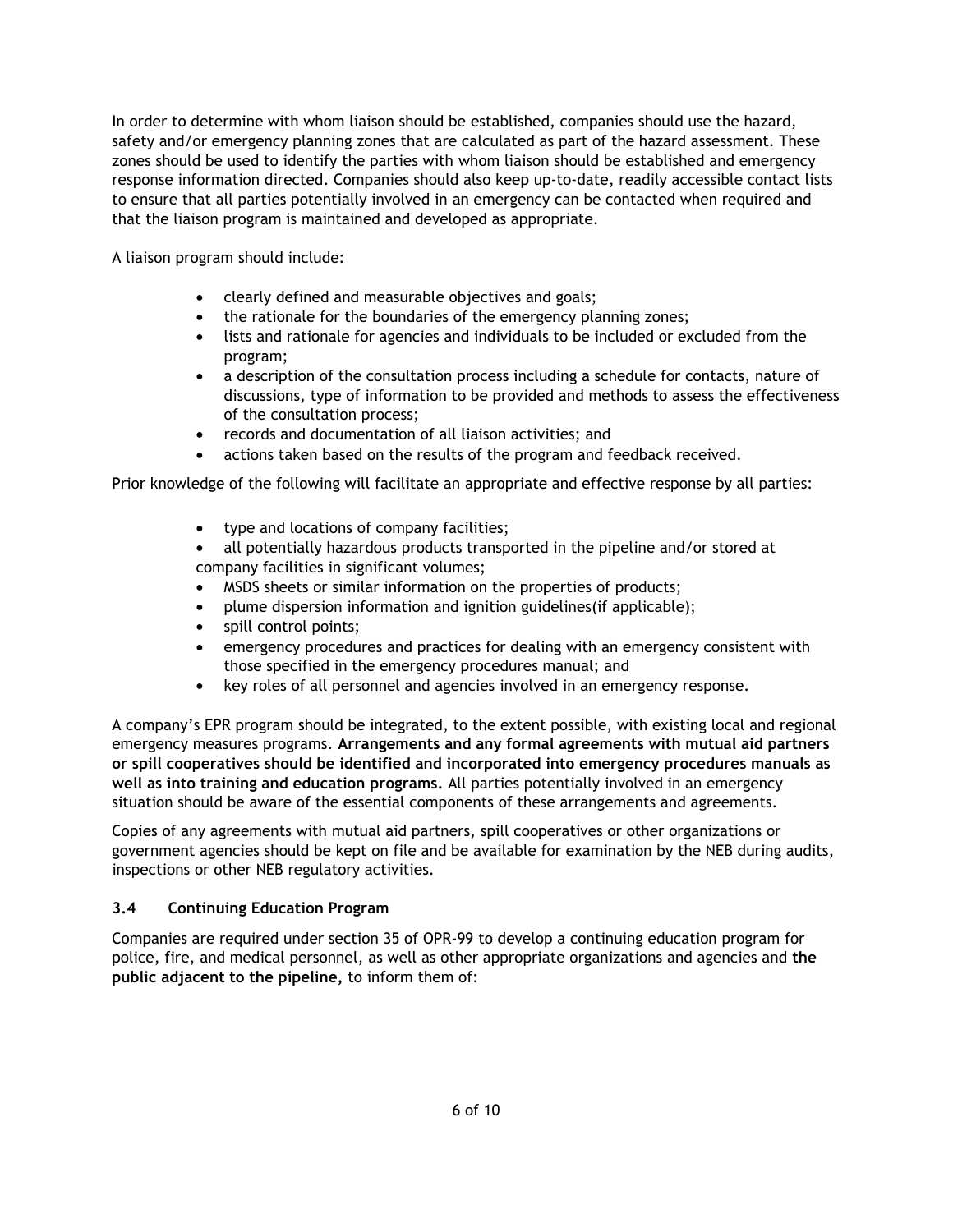- the location of the pipeline,
- potential emergency situations involving the pipeline; and
- safety procedures to be followed in the case of an emergency.

As previously noted, in order to determine who should be included in a continuing education program, companies should use the emergency planning zones that were calculated as part of a hazard assessment and were the basis for the overall EPR program. These zones should be used to determine who "the public adjacent to the pipeline" is and to identify any other persons with whom emergency preparedness and response information should be shared. Companies should keep up-to-date, readily accessible lists to ensure that all persons potentially involved in an emergency can be contacted when required.

An appropriate and effective continuing education program should include:

- clearly defined and measurable goals and objectives;
- the rationale for the boundaries of emergency planning zones;
- a rationale for the methods used to distribute information as well as an documented assessment of the success in delivering the safety message;
- documentation of actions taken to deliver information and identify recipients including examples of the information delivery tools, e.g. pamphlets, videos;
- up-to-date, readily-accessible lists of all persons potentially affected by an emergency situation; and,
- actions taken based on the results of the program and feedback received.

Information included in a continuing education program should be clear, concise and understandable to persons not familiar with company operations, products or the oil and gas industry.

Information prepared and distributed should include:

- all potentially hazardous products transported in the pipeline and/or stored at company facilities in significant volumes;
- identification of the hazards posed;
- MSDS sheets or similar information on the properties of the hazardous products;
- plume dispersion information;
- methods and timing of communication during an emergency;
- circumstances and procedures for sheltering and evacuation; and
- other emergency procedures and practices for responding to an emergency consistent with those specified in the emergency procedures manual.

Companies should provide, as part of the information package, a telephone number or web site where the public or other interested parties can obtain additional information or clarification regarding the material contained in the continuing education program.

Copies of contact lists, information and material distributed as well as any assessments or internal audits of the continuing education program should be kept on file and be available for examination by the NEB during audits, inspections or other NEB regulatory activities.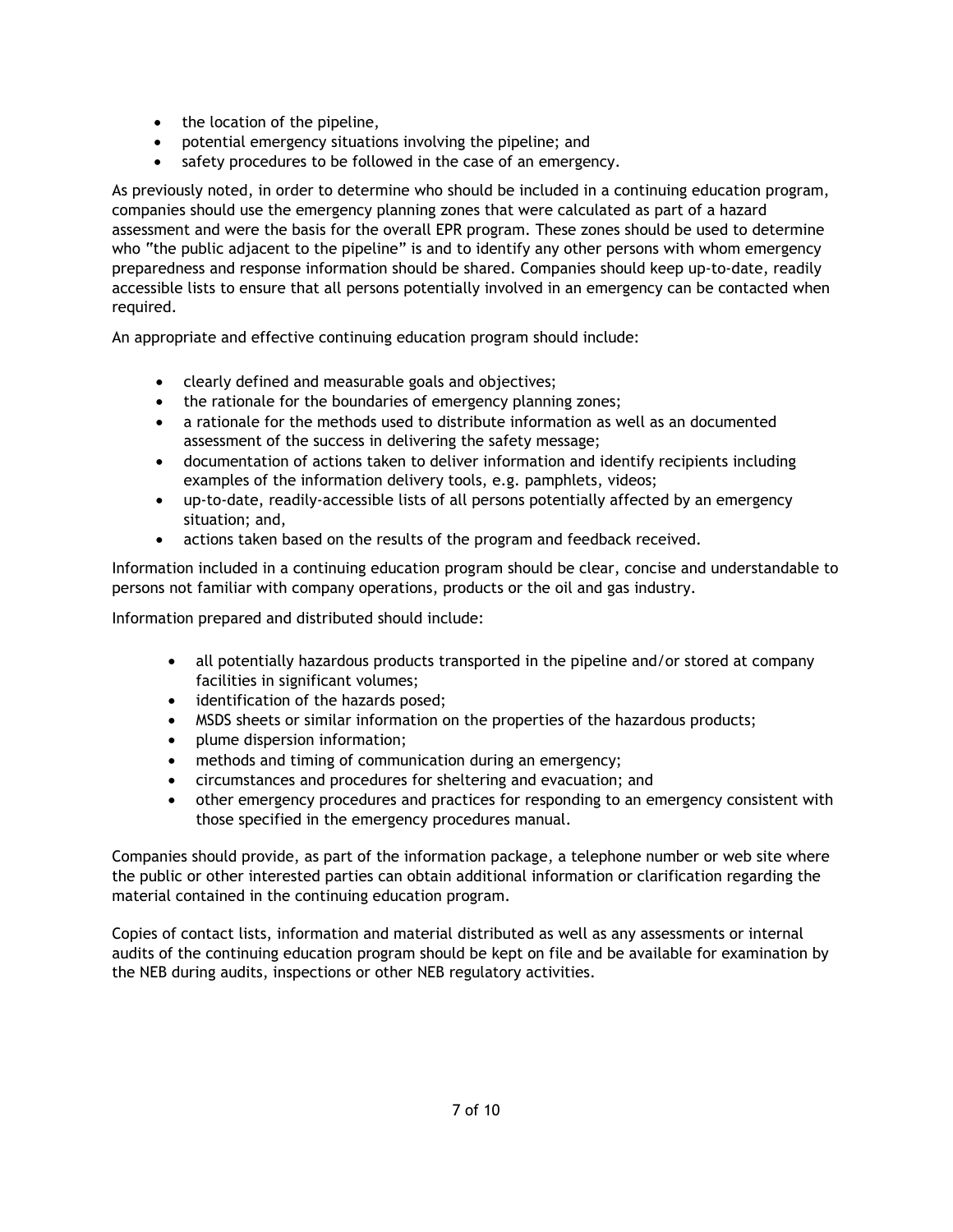## **3.5 Emergency Response Training**

Training is an essential component of any EPR program. Training for the EPR program and other activities related to the construction and operation of company facilities is required under section 46, as well as through other safety and environmental protection provisions of OPR-99. The type and frequency of training necessary may vary according to the scope and size of company operations; however, company staff should be appropriately trained for all probable emergencies within the emergency planning zones calculated as part of a hazard assessment.

As a minimum, companies should:

- provide personnel likely to be involved in **any** aspect of an emergency with appropriate training prior to assigning emergency response roles;
- ensure that emergency response personnel and any contractors that may be involved in an emergency response are qualified for their respective roles, as described in the emergency procedures manual;
- establish clear training requirements for each emergency response role (e.g. incident commander, on-scene supervisor, communication officer, etc.);
- establish minimum qualifications and training schedules;
- review and update the content of the training program as required including knowledge gained of new response procedures and equipment from simulated emergency response exercises and from actual responses to incidents and emergency situations;
- familiarize contractors and visitors with company policies and key procedures for responding to emergencies while working at or visiting the facilities; and
- document and maintain records of all emergency preparedness and response training for all individuals.

To demonstrate that the EPR program requirements of section 46 have been met, companies should maintain current records of all EPR training that is required as well as the methods used to determine "working knowledge" and continuing competency. These records should be available for examination by the NEB during audits, inspections or other NEB regulatory or project approval activities.

## **3.6 Emergency Response Exercises**

Simulated emergency response exercises are an essential in developing, maintaining and improving companies' EPR programs. Exercises are particularly important for training and evaluating company staff in their roles and responsibilities during an emergency as required under section 46 of OPR-99.

Exercises should be held with sufficient frequency to ensure a high level of emergency preparedness, to test the effectiveness of existing and new response procedures and, as noted, to determine the adequacy of staff training in all aspects of a company's EPR program.

The type of exercise should be varied to ensure all aspects of potential emergencies are tested. Companies should also ensure that exercises simulate a wide range of potential geographic and weather conditions and worst-case spill or gas release scenarios. At least one simulated emergency response exercise should be held **annually** (e.g. table top, site-specific drill). A full-scale exercise involving all agencies identified in companies' liaison programs should be held at least every **three years**.

It is recognised that a company may not be able to simulate all potential incidents in a given year due to resource and manpower restrictions. Companies should, however, have a plan to meet these requirements over an appropriate time period. Agencies and parties with whom liaison has been established should be advised of the schedule of exercises and be invited to participate or observe.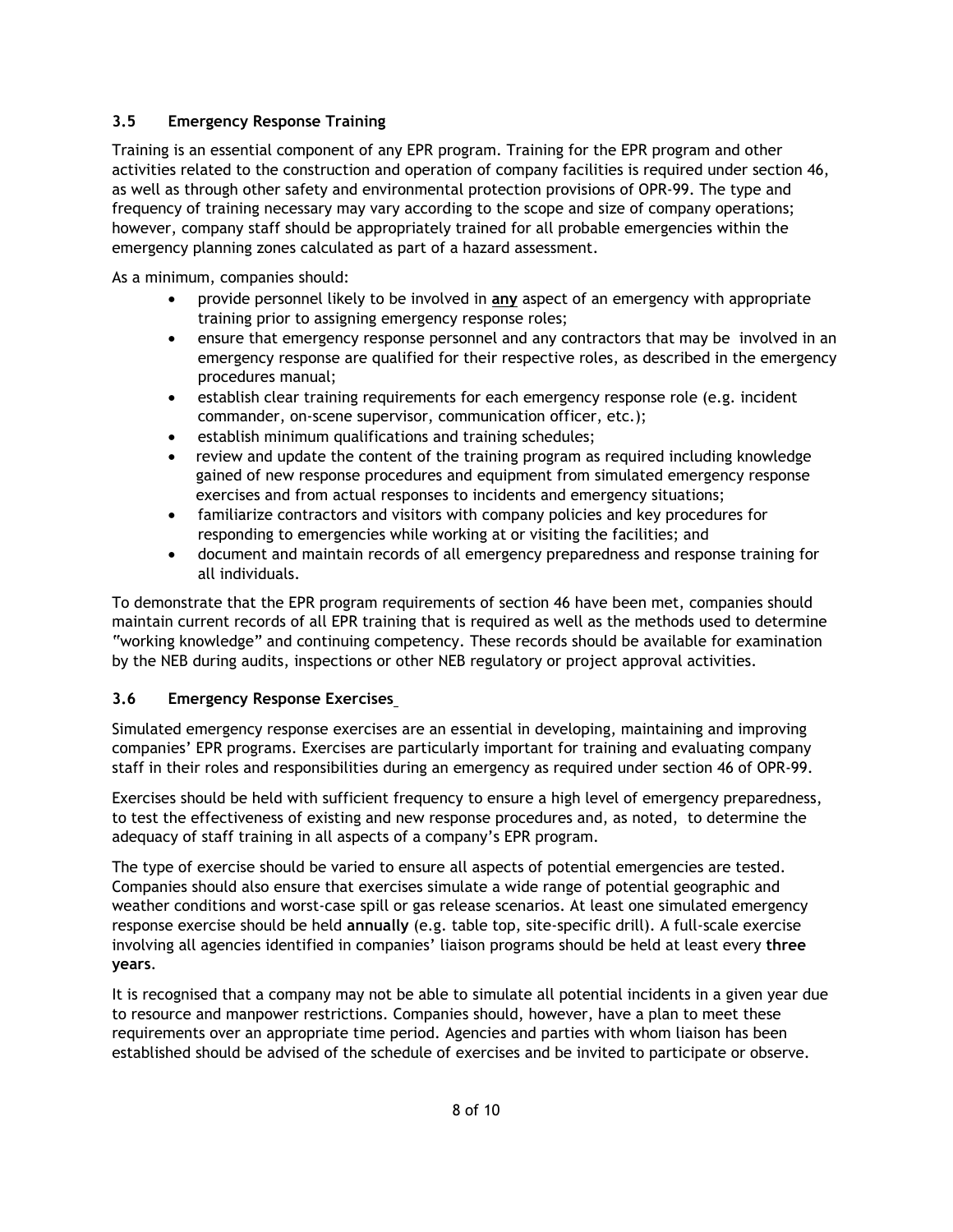Detailed records of emergency response exercises should be kept and information and knowledge gained should be documented and reflected in companies' EPR programs. These records should be available for examination by the NEB during audits, inspections or other NEB regulatory activities.

## **3.7 Emergency Response Evaluation**

Companies should maintain detailed records of all incidents and must, under section 52 of the OPR-99, provide preliminary and detailed reports of incidents and related emergencies to the NEB as soon as practicable. Information, knowledge and experience acquired from having to respond to an incident or emergency situation should be well documented during all aspects of an emergency response, and this information should be used to update response procedures, equipment and staff training requirements as outlined in companies' EPR programs. Companies should have a formal, documented review mechanism to ensure that this information and experience is fed back into its EPR program and also distributed throughout all of its regions of operations.

Additional information, knowledge and experience acquired from the oil and gas industry, other industrial sectors, staff training courses, EPR literature and simulated emergency response exercises should be used to continually improve companies' EPR programs.

## **3.8 Emergency Response Equipment**

Under section 47 of the OPR-99, companies are required to develop and implement a safety program to anticipate, prevent, manage and mitigate potentially dangerous conditions and exposure to those conditions during construction, operations and emergency activities. In order to meet this requirement, companies should possess or have access to sufficient emergency response equipment to respond to the worst-case emergency, as determined by their hazard assessments. Placement of equipment should be based on people, property and environmental considerations to minimize response times and reduce potential impacts of incidents.

Lists of equipment required and available to company staff, First Responders and for emergency response in general should be formalized and included in the emergency procedures manual. These lists should include storage locations and information on how to access the equipment on a 24-hour basis. If equipment resides with mutual aid partners, spill co-operatives, government agencies or other organizations, formal agreements should be in place for access to the equipment by company personnel.

Companies should have documented procedures and schedules for preventive maintenance of response equipment. These procedures should include regularly scheduled sessions for operational testing and inventory control and should be outlined in a company's EPR program.

Company equipment lists, as well as any agreements for the use of third party equipment, should be included in the emergency procedures manual or on file and be available for examination by the NEB during audits, inspections or other NEB regulatory activities.